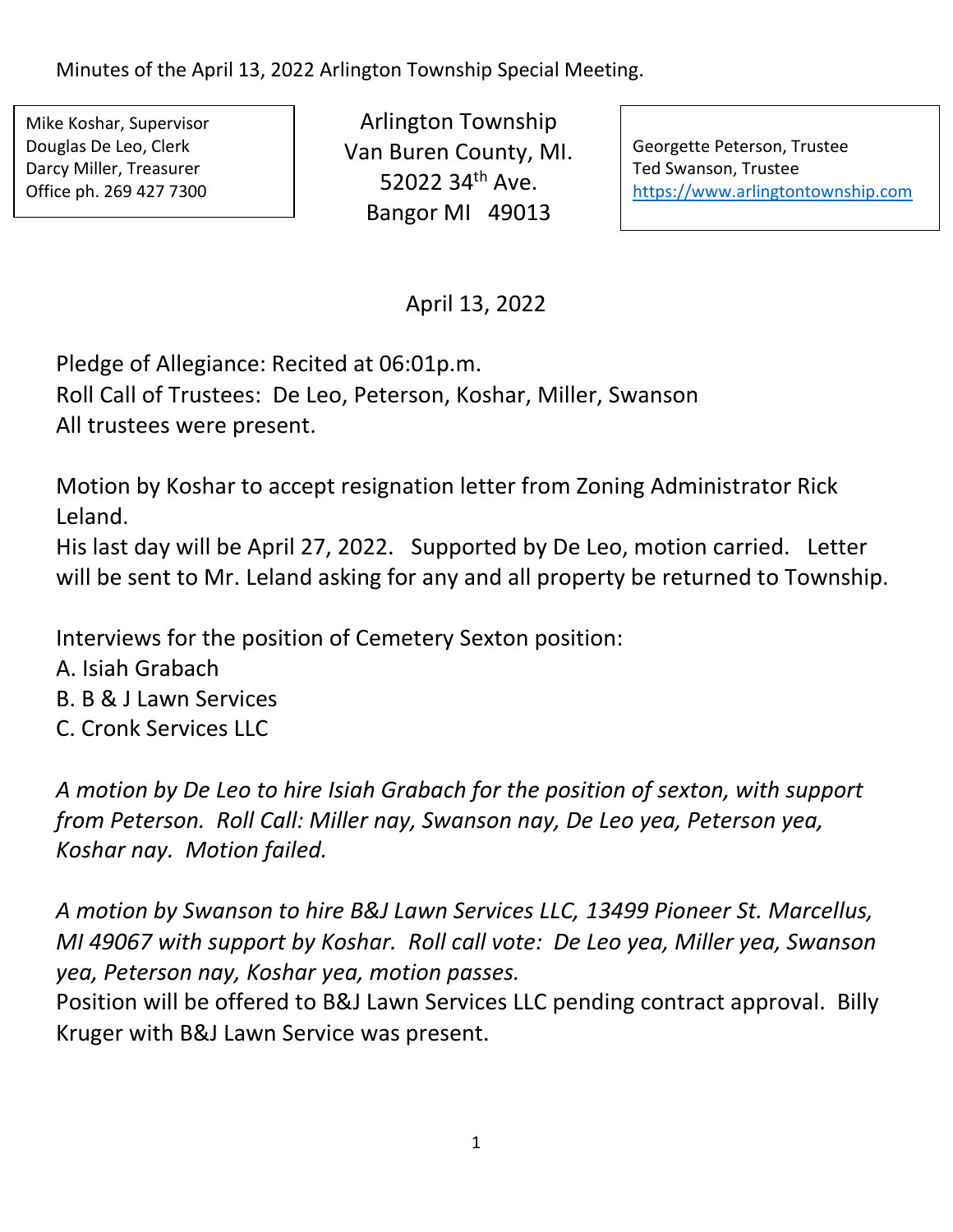Marijuana Business Licenses and Special Use Permits request.

1. 50405 28<sup>th</sup> Ave. LLC, address 50405 28<sup>th</sup> Ave, and 50504 28<sup>th</sup> Ave. Inc., address 50405 28th Ave., Bangor MI 49013. *Motion by Swanson, support by Koshar to adopt by reference the applicants' files with the Township, the Michigan Regulatory Agency filings, and all correspondence concerning the applicants and EGLE and any or all other governmental agencies.*

Roll call vote: De Leo yea, Miller yea, Swanson yea, Peterson yea, Koshar yea. Motion carried.

Andy Andre appeared on behalf of the applicants. He presented the applicants' position. The Board and the Township Attorney discussed the matter with Mr. Andre.

*Motion by De Leo: I move that the request for renewal of licenses and the SUP for 50405 28th Ave., LLC, and 50504 28th Ave. Inc., address 50405 28th Ave Bangor MI 49013, shall be conditionally granted. No marijuana may be grown or processed in any way shape or form either indoors or outdoors on the property until the applicant proves to the Township that EGLE and any and all other governmental agencies have determined that no violations of the Wetland Protection Act (WPA) or other violations or rules or regulations exist on the property. It is not in the best interest of the Township to allow the applicant to grow marijuana on property that is maintained in violation of EGLE rules and regulations. Findings of fact shall be adopted by the Board at its next meeting, and shall be incorporated here upon adoption.* 

*Roll call vote: De Leo yea, Peterson yea, Miller yea, Koshar yea, Swanson yea.* Motion carried.

2. Grow Arlington, LLC 52981 28th Ave Bangor MI 49013. Motion by De Leo, supported by Swanson:

*I move that the request for renewal of licenses and the SUP shall be conditionally granted. No marijuana may be grown or processed in any way shape or form either indoors or outdoors on the property until the applicant proves to the Township that EGLE and any and all other governmental agencies have determined that no violations of the Wetland Protection Act (WPA) or other violations or rules or regulations exist on the property. It is not in the best interest of the Township to*